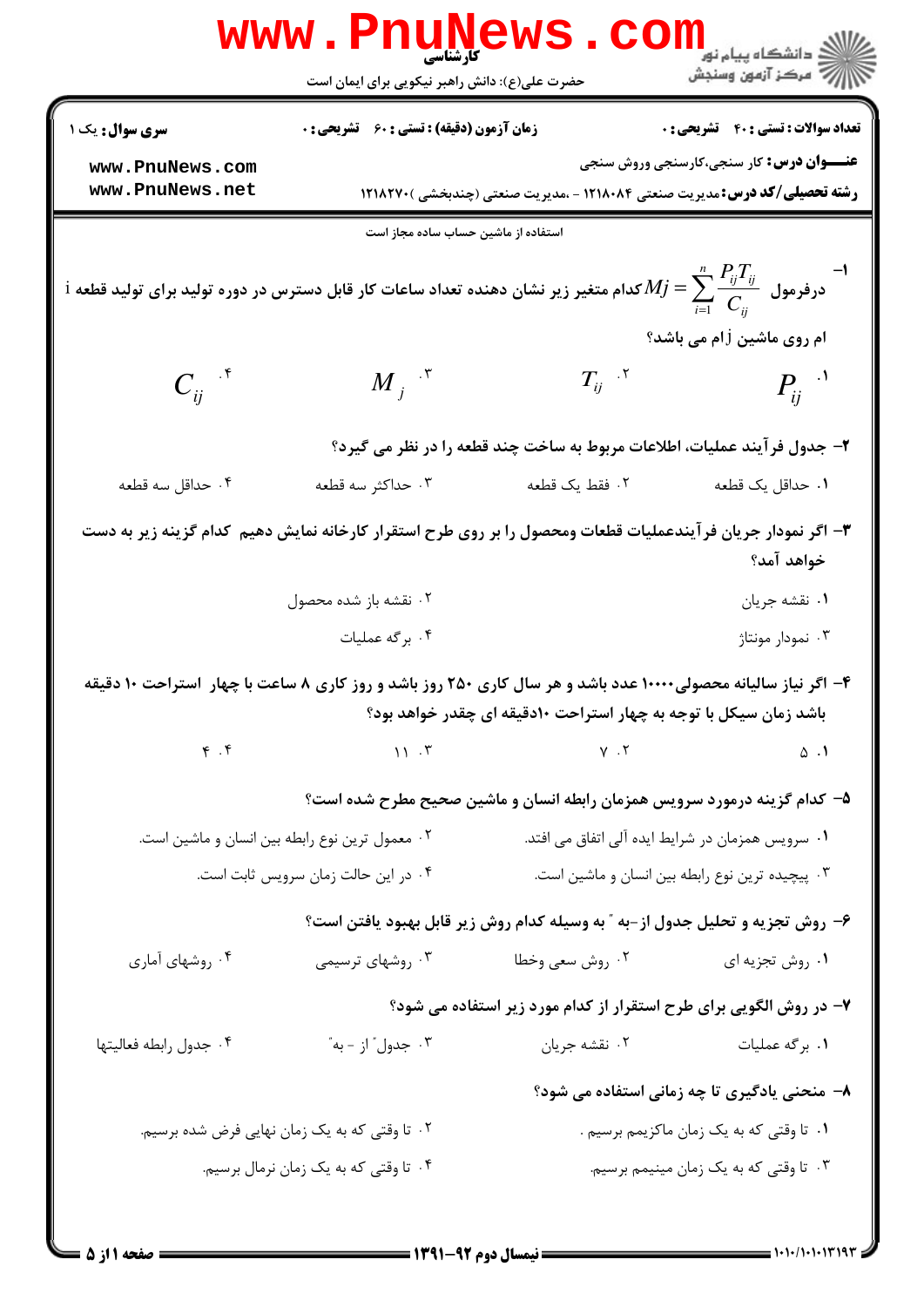| <b>WWW</b> .                                        | حضرت علی(ع): دانش راهبر نیکویی برای ایمان است | کارشناه   | ڪ دانشڪاه پيام نور<br><mark>∕</mark> 7 مرڪز آزمون وسنڊش                                                                                                                              |
|-----------------------------------------------------|-----------------------------------------------|-----------|--------------------------------------------------------------------------------------------------------------------------------------------------------------------------------------|
| <b>سری سوال : ۱ یک</b>                              | زمان آزمون (دقیقه) : تستی : 60 ٪ تشریحی : 0   |           | <b>تعداد سوالات : تستی : 40 قشریحی : 0</b>                                                                                                                                           |
| www.PnuNews.com<br>www.PnuNews.net                  |                                               |           | <b>عنـــوان درس:</b> کار سنجی،کارسنجی وروش سنجی<br><b>رشته تحصیلی/کد درس: م</b> دیریت صنعتی ۱۲۱۸۰۸۴ - ،مدیریت صنعتی (چندبخشی )۱۲۱۸۲۷۰                                                |
|                                                     |                                               |           | ۹- کدام عبارت زیر در مورد حرکات دست صحیح بیان شده است؟                                                                                                                               |
|                                                     |                                               |           | ٠١. حركات مستقيم الخط بهتر از حركات پيوسته ونرم است.                                                                                                                                 |
|                                                     |                                               |           | ۰۲ حرکات کنترل شده سریعتر و آسانتر از حرکات بالستیک است.                                                                                                                             |
|                                                     |                                               |           | ۰۳ تغییرات ناگهانی در جهت حرکات خسته کننده است.                                                                                                                                      |
|                                                     |                                               |           | ۰۴ حرکات بالستیک باعث خستگی بیشتر ماهیچه ها می شوند.                                                                                                                                 |
|                                                     |                                               |           | ۱۰- فشار وارده بر کمر انسان در کدامیک از حالتهای زیر بیشتر است؟                                                                                                                      |
|                                                     | ۰۲ حالت نشسته روی صندلی                       |           | ٠١ حالت ايستاده                                                                                                                                                                      |
|                                                     | ۰۴ حالت درازكش                                |           | ۰۳ حالت نشسته به صورت مايل                                                                                                                                                           |
|                                                     |                                               |           | 11- اصطلاح2rasp از اصطلاح های تربلیگ به چه مفهومی است؟                                                                                                                               |
| ۰۴ نگهداشتن                                         | ۰۳ جابجايى                                    | ۰۲ انتخاب | ۰۱ گرفتن                                                                                                                                                                             |
|                                                     |                                               |           | ۱۲- اولین مرحله در موفقیت پیاده سازی روش جدید کدام است؟                                                                                                                              |
|                                                     |                                               |           | ۰۱ كسب موافقت سرپرستان بخشها درمورد تغييرات پيشنهادي                                                                                                                                 |
|                                                     |                                               |           | ٠٢ كسب موافقت مديريت بخشها درمورد تغييرات پيشنهادي                                                                                                                                   |
|                                                     |                                               |           | ۰۳ کسب موافقت کارکنان بخشها درمورد تغییرات پیشنهادی                                                                                                                                  |
|                                                     |                                               |           | ۰۴ بازآموزی اپراتورها برای روشهای جدید                                                                                                                                               |
|                                                     |                                               |           | ۱۳–  چنانچه کارکنان در مقابل تغییرات پیشنهادی از خود مقاومت ومخالفت نشان دهند طبعا ؒ                                                                                                 |
| ۰۲ زمان سنج به مهارت فنی و تکنیکی بیشتری نیاز دارد. |                                               |           | ٠١ احتمال موفقيت زمان سنج كاهش مي يابد.                                                                                                                                              |
| ۰۴ زمان سنج به مهارت های تحلیلی بیشتری نیاز دارد.   |                                               |           | ۰۳ زمان سنج به دقت بیشتری نیاز دارد.                                                                                                                                                 |
|                                                     |                                               |           | ۱۴– این تکنیک در صنایع الکترونیک و فعالیتهای دقیق دستی کاربرد گسترده ای دارد؟                                                                                                        |
|                                                     | ۰۲ روش داده های استاندارد                     |           | ٠١ زمان سنجى با استفاده از كرونومتر                                                                                                                                                  |
|                                                     | ۰۴ روش نمونه برداری                           |           | ۰۳ سیستم زمان های از پیش تعیین شده                                                                                                                                                   |
|                                                     |                                               |           | ۱۵– مشکلی که این روش (ثبت نتایج زمان سنجی با کرونومتر ) دارد این است که ممکن است در خواندن زمان هرجزء کاری<br>،اپراتور دچار اشتباه شود اما در زمان کل انجام کار تغییری حاصل نمی شود: |
|                                                     | ۰۲ روش گسسته                                  |           | ۰۱ روش پیوسته                                                                                                                                                                        |
|                                                     | ۰۴ روش استفاده از چندکرونومتربهم پیوسته       |           | ۰۳ روش تفاضلی                                                                                                                                                                        |
|                                                     |                                               |           |                                                                                                                                                                                      |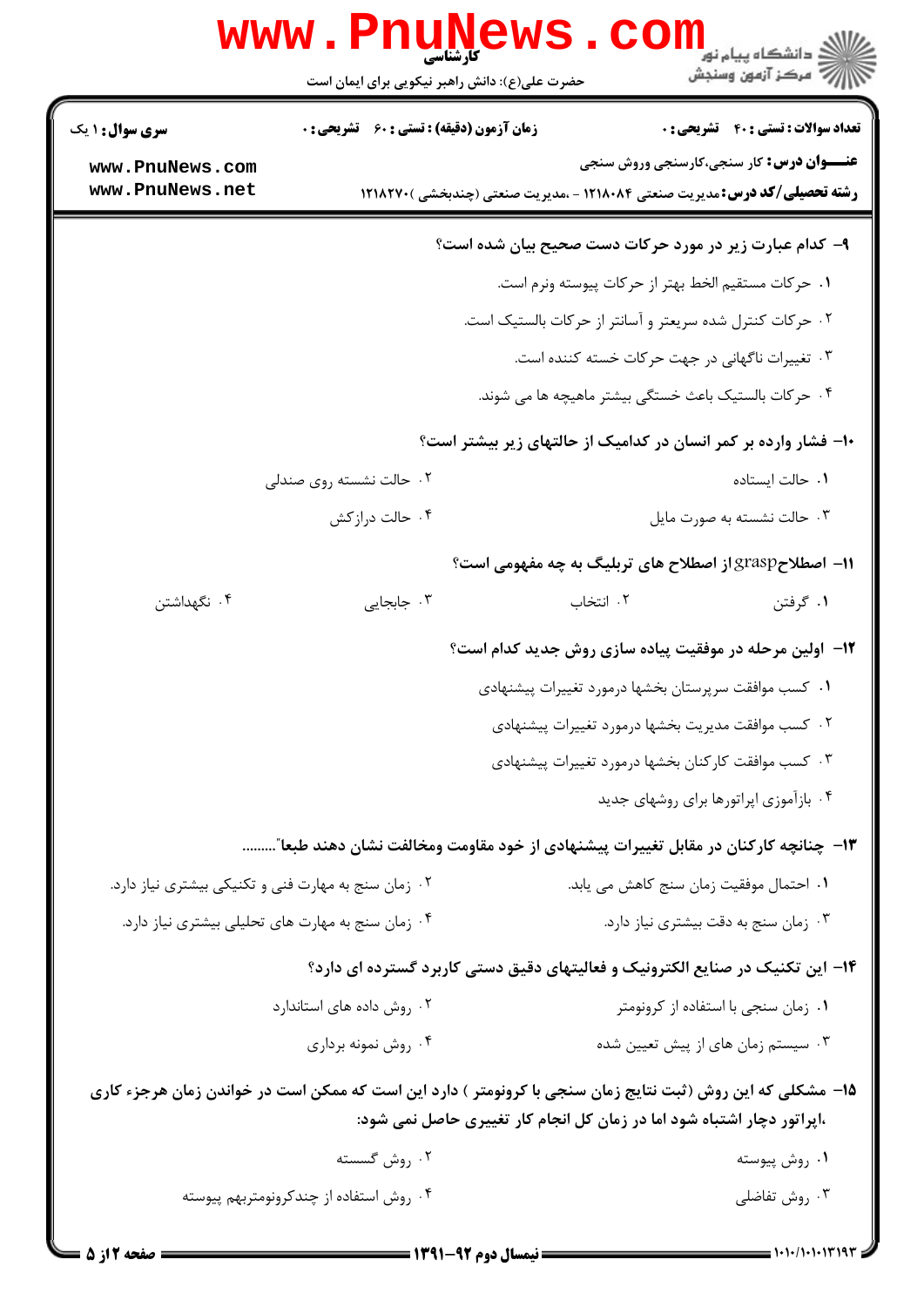|                                                                                                               | <b>www.Pnul</b><br>حضرت علی(ع): دانش راهبر نیکویی برای ایمان است                                                 |                                                                   | راد دانشگاه پيام نور <mark>−ا</mark><br>ا <mark>ر</mark> = مرکز آزمون وسنجش                                                          |
|---------------------------------------------------------------------------------------------------------------|------------------------------------------------------------------------------------------------------------------|-------------------------------------------------------------------|--------------------------------------------------------------------------------------------------------------------------------------|
| <b>سری سوال : ۱ یک</b>                                                                                        | <b>زمان آزمون (دقیقه) : تستی : 60 ٪ تشریحی : 0</b>                                                               |                                                                   | <b>تعداد سوالات : تستي : 40 - تشريحي : 0</b>                                                                                         |
| www.PnuNews.com<br>www.PnuNews.net                                                                            |                                                                                                                  |                                                                   | <b>عنـــوان درس:</b> کار سنجی،کارسنجی وروش سنجی<br><b>رشته تحصیلی/کد درس:</b> مدیریت صنعتی ۱۲۱۸۰۸۴ - ،مدیریت صنعتی (چندبخشی )۱۲۱۸۲۷۰ |
| ۱۶– سرعتی است که کارگر واجد شرایط به طور طبیعی با آن سرعت کار خواهد کرد به شرط اینکه نسبت به روش انجام عملیات |                                                                                                                  | ،آگاهی کامل داشته باشد وکار را با علاقه انجام دهد:                |                                                                                                                                      |
| ۰۴ بهره وري                                                                                                   | ۰۳ عملکرد طبیعی                                                                                                  | ۰۲ کارایی                                                         | ۰۱ ضریب عملکرد                                                                                                                       |
|                                                                                                               | ۱۷– کدام نوع زمان مجاز  زیر زمانی پیش می آید که سرپرستی چند ماشین رابه عهده کارگر نهاده اند که در حین کار ،ماشین | به دلایل مختلف خاموش می شود و وقفه ای در تولید آن به وجود می آید؟ |                                                                                                                                      |
|                                                                                                               | ۰۲ بیکاری مجاز تداخل                                                                                             |                                                                   | ۰۱ بیکاری مجاز ناشی از فرآیند                                                                                                        |
|                                                                                                               | ۰۴ بیکاری مجاز ویژه                                                                                              |                                                                   | ۰۳ بیکاری مجاز ناشی از سیاست مدیریت                                                                                                  |
|                                                                                                               | ۱۸- برای تعیین بیکاری مجاز جهت رفع خستگی باید محاسبه ی کدام مورد زیر صورت گیرد؟                                  |                                                                   |                                                                                                                                      |
|                                                                                                               | ۰۲ روی زمانهایی که کارگر درگیر کار می باشد                                                                       |                                                                   | ٠١ كل زمان اجراى كار                                                                                                                 |
|                                                                                                               | ۰۴ کار غیر همزمان                                                                                                |                                                                   | ۰۳ زمان کار ماشین                                                                                                                    |
|                                                                                                               | ۱۹- روش زمان سنجی با استفاده از نمونه گیری بر پایه استوار است ودر تمام موارد ،اصولا" توزیع نرمال صدق             |                                                                   | می کند.                                                                                                                              |
|                                                                                                               | ۰۲ قانون احتمالات – توزيع نمايي                                                                                  |                                                                   | ۰۱ رگرسیون - توزیع نمایی                                                                                                             |
|                                                                                                               | ۰۴ قانون احتمالات - توزيع نرمال                                                                                  |                                                                   | ۰۳ رگرسیون - توزیع نرمال                                                                                                             |
|                                                                                                               |                                                                                                                  |                                                                   | <b>30- در کدام گزینه مرحله سوم از مراحل بررسی نمونه گیری از کار مطرح شده است؟</b>                                                    |
|                                                                                                               | ۰۲ طراحی برای روش ثبت نتایج مشاهدات                                                                              |                                                                   | ۰۱ تعیین پراکندگی مشاهدات                                                                                                            |
|                                                                                                               | $P$ ۰۴ انجام مشاهده اولیه برای تعیین $P$ ۰۴                                                                      |                                                                   | ۰۳ تعیین مقدار n و میزان خطای قابل پذیرش                                                                                             |
|                                                                                                               | <b>۲۱</b> - کاهش تعداد متغیرهای درنظر گرفته شده چه تاثیری بر خطای زمان استاندارد به دست آمده دارد؟               |                                                                   |                                                                                                                                      |
|                                                                                                               | ۰۲ تاثیری ندارد.                                                                                                 |                                                                   | ۰۱ خطا را افزایش می دهد.                                                                                                             |
|                                                                                                               | ۰۴ اطلاعات كافي نيست.                                                                                            |                                                                   | ۰۳ خطا <sub>د</sub> ا کاهش می دهد.                                                                                                   |
|                                                                                                               | <b>۲۲</b> - همه گزینه های زیر به جز گزینه از فاکتورهای موثر در انتخاب سیستم MOST مناسب هستند؟                    |                                                                   |                                                                                                                                      |
|                                                                                                               | ۰۲ مقدار مسافت عمل                                                                                               |                                                                   | ٠١. هزينه انتخاب                                                                                                                     |
|                                                                                                               | ۰۴ دقت مورد نظر                                                                                                  |                                                                   | ۰۳ تعداد تکرار عملیات در هر هفته                                                                                                     |
|                                                                                                               |                                                                                                                  |                                                                   | ٢٣– كدام گزينه از عوامل افزاينده انديس انواع Position است؟                                                                           |
| ۰۴ گرفتن                                                                                                      | ۰۳ پرت کردن                                                                                                      | ۰۲ جازدن                                                          | ۰۱ رها کردن                                                                                                                          |
|                                                                                                               | $\equiv$ 1791-47 and 11 and 2000 $\equiv$                                                                        |                                                                   | $= 1.1.71.111198$                                                                                                                    |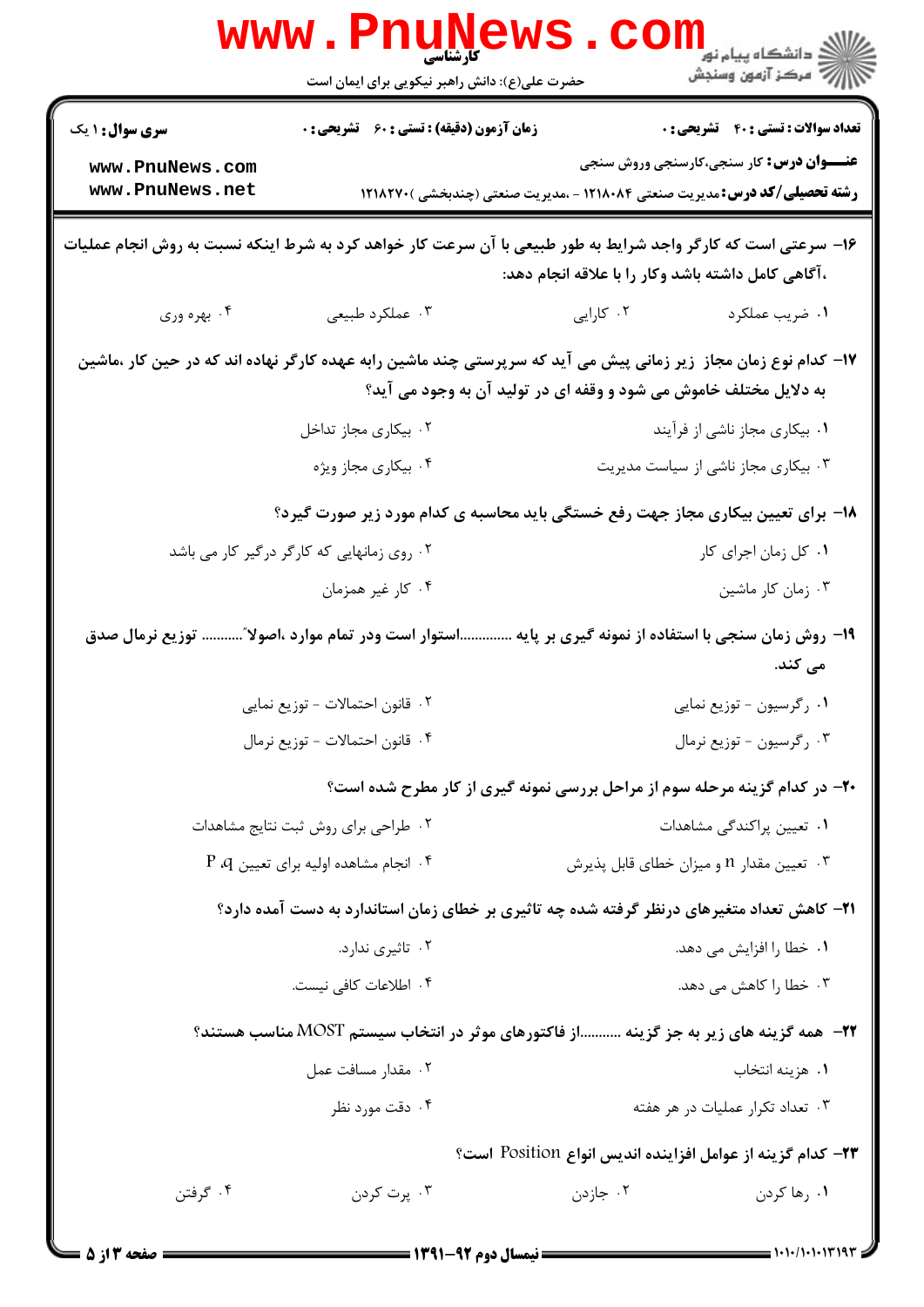|                                                                                                        | www.PnuNews.co<br>حضرت علی(ع): دانش راهبر نیکویی برای ایمان است                         |                                 | ڪ دانشڪاه پيا <sub>م</sub> نور<br>ا∛ مرڪز آزمون وسنڊش                                                                                 |
|--------------------------------------------------------------------------------------------------------|-----------------------------------------------------------------------------------------|---------------------------------|---------------------------------------------------------------------------------------------------------------------------------------|
| <b>سری سوال : ۱ یک</b>                                                                                 | <b>زمان آزمون (دقیقه) : تستی : 60 ٪ تشریحی : 0</b>                                      |                                 | <b>تعداد سوالات : تستی : 40 قشریحی : 0</b>                                                                                            |
| www.PnuNews.com<br>www.PnuNews.net                                                                     |                                                                                         |                                 | <b>عنـــوان درس:</b> کار سنجی،کارسنجی وروش سنجی<br><b>رشته تحصیلی/کد درس:</b> مدیریت صنعتی ۱۲۱۸۰۸۴ - ،مدیریت صنعتی (چندبخشی )۲۱۸۲۷۰ ۱ |
| Mini Most                                                                                              | گفته شده منتهی تفاوت در اعداد ارائه شده مربوط به پارامترها ونیز کلید واژه های آنان است؟ |                                 | ۲۴− شرایط کاربرد کدام مدل Basic Most زیر و فازها و پارامترهای آن دقیقا ّهمانهایی هستند که درمدل توالی                                 |
|                                                                                                        | ۰۲ مدل توالی حرکات کنترلی                                                               |                                 | ۰۱ مدل توالی حرکت عمومی                                                                                                               |
|                                                                                                        | ۰۴ مدل توالی کار با ابزار دستی                                                          |                                 | ۰۳ مدل توالی جرثقیل دستی                                                                                                              |
|                                                                                                        |                                                                                         |                                 | <b>۲۵</b> – کدام گزینه زیر اشاره به فاز کنار گذاشتن ابزار یا شی در مدل توالی استفاده از ابزار   Basic most می باشد؟                   |
| TOLL USe . ۴                                                                                           | ABG.                                                                                    | $ABP \cdot Y$                   | $A \cdot \mathbf{1}$                                                                                                                  |
| ۲۶- مدل توالی جرثقیل دستی جهت کار با جرثقیل هایی که جابه جایی آنها درحالت صورت می گیرد استفاده می شود؟ |                                                                                         |                                 |                                                                                                                                       |
|                                                                                                        | ۰۲ طولی توسط برق                                                                        |                                 | ۰۱ عرضی توسط برق                                                                                                                      |
|                                                                                                        | ۰۴ طولی یا عرضی توسط دست                                                                |                                 | ۰۳ طولی یا عرضی توسط برق                                                                                                              |
|                                                                                                        |                                                                                         |                                 | <b>۲۷</b> – کدام یک از انواع سیستم های زمان سنجی most در بسیاری از عملیات دستی و معمول در صنعت کاربرد دارد؟                           |
| clerical most f                                                                                        | maxi most y                                                                             | mini most . ٢                   | Basic most .                                                                                                                          |
|                                                                                                        |                                                                                         |                                 | ۲۸- کارهایی را که می خواهیم برای آنها داده های استاندارد استخراج کنیم :                                                               |
|                                                                                                        | ۰۲ بهتر است به چند دسته تقسیم کنیم.                                                     |                                 | ٠١. بهتراست با هم تركيب كنيم.                                                                                                         |
|                                                                                                        | ۰۴ بهتر است طراحی مجدد کنیم.                                                            |                                 | ۰۳ بهتر است غنی سازی کنیم.                                                                                                            |
|                                                                                                        |                                                                                         |                                 | ۲۹- کدام گزینه تعداد مشاهدات مقدماتی از کار را به روش آماری صحیح نشان می دهد؟                                                         |
| ۰۴ بین ۵ الی ۱۵ نمونه                                                                                  | ۰۳ بین ۵ الی ۱۰ نمونه                                                                   | ۰۲ بین ۵ الی ۲۰ نمونه           | ۰۱ بین ۱۰ الی ۲۰ نمونه                                                                                                                |
|                                                                                                        |                                                                                         |                                 | ۳۰– کدام گزینه اشاره به ستون زمان خوانده شده در بین ستونهای مورد استفاده در زمانگیری پیوسته دارد؟                                     |
| $B$ . T $\cdot$ f                                                                                      | $S$ . T $\cdot$ $\cdot$                                                                 | $W$ . R $\cdot$ $\cdot$ $\cdot$ | $R \cdot 1$                                                                                                                           |
|                                                                                                        |                                                                                         |                                 | <b>۳۱</b> - زمانهای مجاز مربوط به موارد تصادفی هستند؟                                                                                 |
|                                                                                                        | ۰۲ بعضی مواقع بزرگ                                                                      |                                 | ۰۱ همیشه بسیار بزرگ                                                                                                                   |
|                                                                                                        | ۰۴ بعضی مواقع بسیار کوچک                                                                |                                 | ۰۳ همیشه بسیار کوچک                                                                                                                   |
|                                                                                                        |                                                                                         |                                 | ۳۲- کدام گزینه از نوع فشارهای فکری است؟                                                                                               |
| ۰۴ تهویه                                                                                               | ۰۳ ارتعاش                                                                               | ۰۲ رطوبت کم                     | ۰۱ سروصدا                                                                                                                             |
|                                                                                                        |                                                                                         |                                 |                                                                                                                                       |